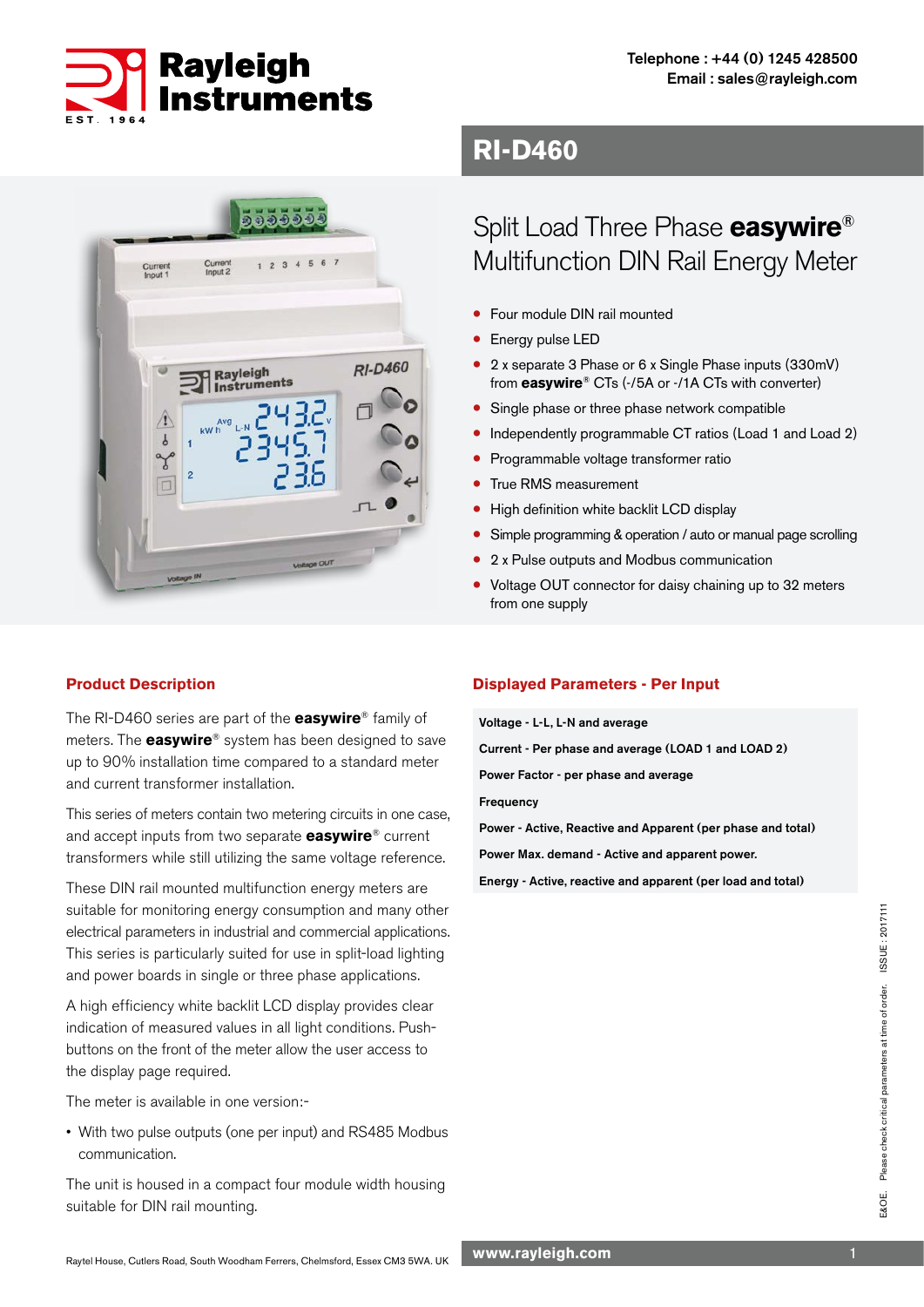

## **Display**

| Display Type                        | LCD, high definition with white back-light                                                                                                     |                                                                                                                                                                                |
|-------------------------------------|------------------------------------------------------------------------------------------------------------------------------------------------|--------------------------------------------------------------------------------------------------------------------------------------------------------------------------------|
| Digit height                        | 6.35mm (displayed parameter)                                                                                                                   |                                                                                                                                                                                |
| Page scrolling                      | Manual by front key / or auto scroll mode                                                                                                      |                                                                                                                                                                                |
| Displayed parameters and accuracies | Voltage<br>Current<br>Frequency<br>Power factor<br>Active power<br>Reactive power<br>Apparent power<br><b>Active Energy</b><br>Reactive Energy | 0.5% of full scale<br>0.5% of full scale<br>0.1% of full scale $(L-N > 20V)$<br>1% of unity<br>$1\%$<br>$1\%$<br>$1\%$<br>Class 1 (IEC/EN62053-21)<br>Class 2 (IEC/EN62053-23) |
| Energy maximum display              | 9999999                                                                                                                                        |                                                                                                                                                                                |
| Resolution                          | 0.01K, 0.1K, 1K, 0.01M, 0.1M (depending on CT ratio & VT ratio)                                                                                |                                                                                                                                                                                |

### **Programming**

| Parameters that can be changed using<br>programming menu | CT Primary current<br>VT primary voltage<br>VT secondary voltage<br>Communication address<br>Communication speed (Baud)<br><b>Communication Parity</b><br>Communication number of stop bits<br>Back-light time-out period<br>Demand period (for integration)<br>Pulse duration<br>Pulse output (kWh)<br>Reset to Factory Default<br>Reset Energy and Maximum Demand<br><b>Reset Active Energy</b><br><b>Reset Reactive Energy</b><br><b>Reset Apparent Energy</b><br><b>Reset Maximum Current</b><br>Reset Maximum Active Power |
|----------------------------------------------------------|---------------------------------------------------------------------------------------------------------------------------------------------------------------------------------------------------------------------------------------------------------------------------------------------------------------------------------------------------------------------------------------------------------------------------------------------------------------------------------------------------------------------------------|
|                                                          | <b>Reset Minimum Active Power</b>                                                                                                                                                                                                                                                                                                                                                                                                                                                                                               |
|                                                          | Reset Maximum Reactive Power<br>Reset Minimum Reactive Power                                                                                                                                                                                                                                                                                                                                                                                                                                                                    |
|                                                          | Reset Maximum Apparent Power                                                                                                                                                                                                                                                                                                                                                                                                                                                                                                    |
| Programming access                                       | Password protected (user selectable)                                                                                                                                                                                                                                                                                                                                                                                                                                                                                            |
| Memory retention                                         | Non volatile memory                                                                                                                                                                                                                                                                                                                                                                                                                                                                                                             |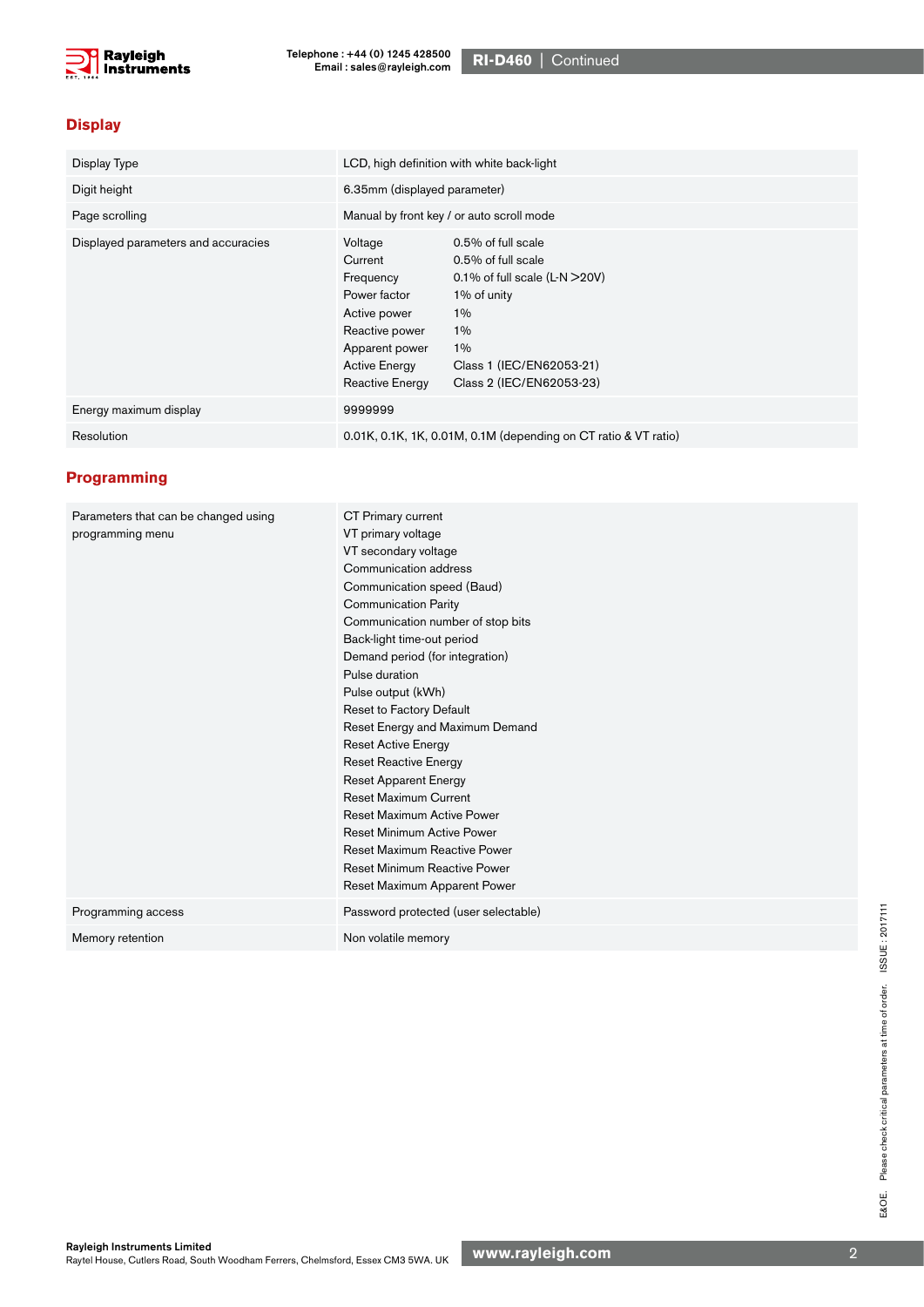

#### **Input**

| Connection (1ph, 3ph etc., configurable) | Single phase (selectable L1, L2 or L3 CT connection), Three phase four wire<br>Single phase 6 x CTs on same phase |
|------------------------------------------|-------------------------------------------------------------------------------------------------------------------|
| Input voltage range                      | $3 \times 100240V \pm 15\% (L-N)$                                                                                 |
| Voltage Rated Burden                     | $\leq$ 8VA (L1 - supply), $\leq$ 0.2VA (L2 and L3)                                                                |
| Nominal current input                    | 2 x easywire® input - 330mV                                                                                       |
| Max current (Imax)                       | easywire <sup>®</sup> input - 396mV (Nominal x 1.2)                                                               |
| <b>Current Rated Burden</b>              | $N/A$ (easywire <sup>®</sup> input)                                                                               |
| Starting current                         | 0.2% of nominal                                                                                                   |
| Short time overcurrent                   | 30 x lmax to IEC/EN62053-21 + 23                                                                                  |
| Impulse voltage withstand                | 6kV 1.2/50µS 0.5J                                                                                                 |
| AC voltage withstand                     | 4kV 50Hz for 1 min                                                                                                |
| CT primary current                       | 1A, 5A10000A                                                                                                      |
| VT primary voltage                       | 100500KV                                                                                                          |
| Frequency                                | $4565$ Hz                                                                                                         |

## **Auxiliary Supply**

| Voltage range       | Self supplied from measuring input |
|---------------------|------------------------------------|
| Operating frequency | See input section                  |
| Power consumption   | See input section                  |

## **Outputs**

| <b>Energy pulses</b>                  |                                                                 |  |
|---------------------------------------|-----------------------------------------------------------------|--|
| Number of pulse outputs               | $\overline{2}$                                                  |  |
| Pulse output function                 | <b>kWh</b>                                                      |  |
| Pulse output type                     | $\mathbf{1}$                                                    |  |
| Pulse output Max. current             | 100 <sub>m</sub> A                                              |  |
| Pulse output voltage range            | 527VDC                                                          |  |
| Pulse duration                        | 100ms2s                                                         |  |
| Pulse resolution                      | 0.01K, 0.1K, 1K, 0.01M, 0.1M (depending on CT ratio & VT ratio) |  |
| <b>Communication - Modbus</b>         |                                                                 |  |
| Communication type                    | <b>RS485</b>                                                    |  |
| Communication protocol                | Modbus                                                          |  |
| Address                               | 1255                                                            |  |
| Number of bits                        | 8bits                                                           |  |
| Parity                                | None, odd, even                                                 |  |
| Baud rate                             | 300, 600, 1200, 2400, 4800, 9600, 19200                         |  |
| Required response time to request     | ≤100ms                                                          |  |
| Number of meters connected on the bus | 32 (up to 255 with RS485 repeater)                              |  |
| Max distance from Master device       | 500M                                                            |  |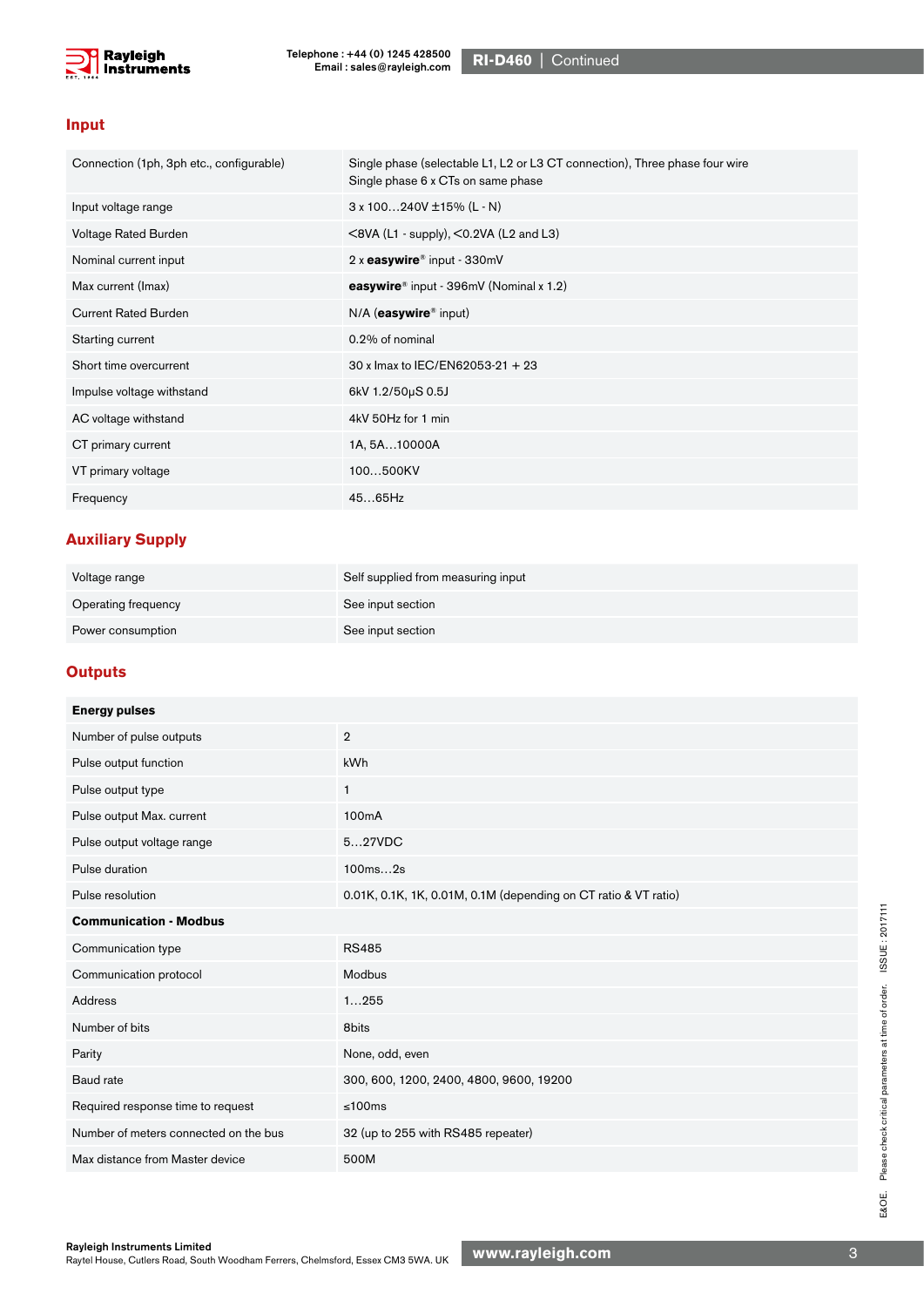

#### **Insulation**

| Installation category     | $\mathbf{III}$ |
|---------------------------|----------------|
| Pollution degree          | ∸              |
| Insulation voltage rating | 300V (L-N)     |

### **Environmental Conditions**

| Reference temperature                 | 23°C ±2°C            |
|---------------------------------------|----------------------|
| Specified temperature operating range | −10°C…+55°C          |
| Storage temperature                   | $-20^{\circ}$ C+75°C |
| Relative humidity                     | 085%, non condensing |

### **Mechanical**

| <b>Housing</b>                  |                                                   |
|---------------------------------|---------------------------------------------------|
| Housing                         | 4 module DIN 43880                                |
| Mounting                        | Snap-on 35mm rail                                 |
| Tamper sealing                  | Meter housing (by means of a tamper evident seal) |
| Housing material                | Self-extinguishing polycarbonate (UL94 V-0)       |
| Protection degree (IEC/EN60529) | IP20 (terminals), IP54 (front of housing)         |
| Weight                          | $210g$                                            |
| <b>Termination</b>              |                                                   |
| Current input terminal type     | Screw clamp type                                  |
| Max. wire size                  | 4mm <sup>2</sup>                                  |
| Voltage input terminal type     | Screw clamp type                                  |
| Max. wire size                  | 4mm <sup>2</sup>                                  |
| Output terminal type            | Screw clamp type                                  |
| Max. wire size                  | $1.5$ mm <sup>2</sup>                             |
|                                 |                                                   |

#### **Conformity**

| Electromagnetic compatibility | IEC/EN61326-1, IEC/EN55011 Class A, IEC/EN61000-4-2, -3, -4, -5, -6, -8, -11 |
|-------------------------------|------------------------------------------------------------------------------|
| Accuracy and functionality    | IEC/EN62053-21, IEC/EN62053-23                                               |
| Safety                        | IEC/EN61010                                                                  |